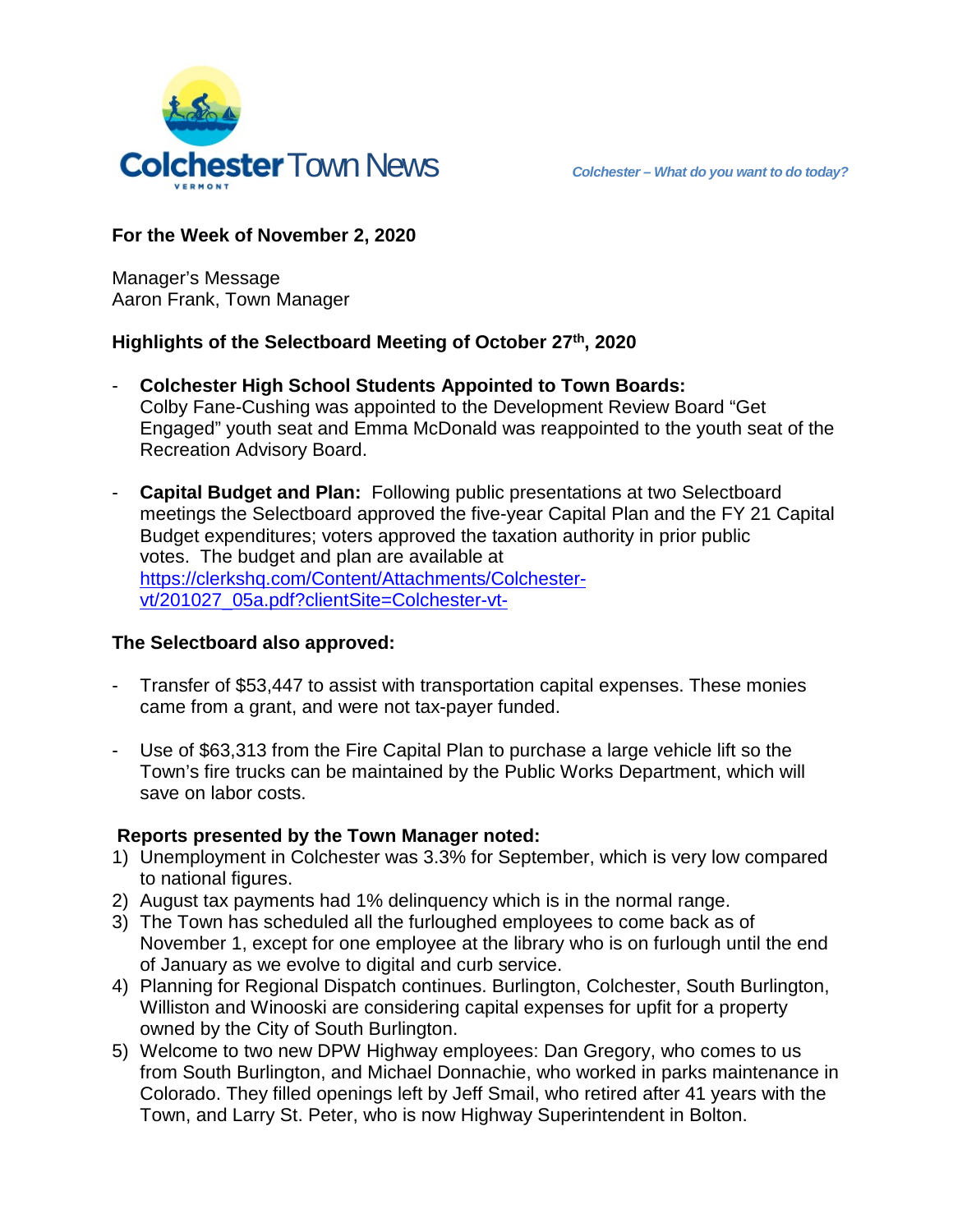

# **COVID Update**

**Free masks!** You can pick up packages of 5 cotton reusable masks for no cost at Town Hall, 781 Blakely Road from 7:30 a.m. to noon Monday to Friday.

**\_\_\_\_\_\_\_\_\_\_\_\_\_\_\_\_\_\_\_\_\_\_\_\_\_\_\_\_\_\_\_\_\_\_\_\_\_\_\_\_\_\_\_\_\_\_**

**Saint Michaels College** will test all students weekly until they leave for the Thanksgiving break. The fall semester will then continue remotely, as was planned this summer. St. Michael's has emphasized to students the crucial importance of prevention by adherence to College COVID policies, including physical distancing, wearing masks at all times when outside dorm rooms, avoidance of gatherings, no guests from off campus, strict observance of all quarantine measures for people who have been identified as contacts, and abiding by all isolation measures for those who have tested positive.

**St. Michaels College Cases** 34 as of 10/30/2020. [https://www.smcvt.edu/return-to](https://www.smcvt.edu/return-to-campus/)[campus/](https://www.smcvt.edu/return-to-campus/)

**COVID Cases in Colchester:** 111 as of 10/28/2020, inclusive of the Saint Michaels cases. This increased by 34 since last week. This is total known cases not current cases. COVID Cases by town: [https://www.healthvermont.gov/response/coronavirus](https://www.healthvermont.gov/response/coronavirus-covid-19/current-activity-vermont)[covid-19/current-activity-vermont](https://www.healthvermont.gov/response/coronavirus-covid-19/current-activity-vermont)

**COVID 19 information on the Town of Colchester's website:** Public Health Information; Community Guide; Town Role in COVID response; Town Services; Local Services; Resources for those in Need; Mental Health Resources; and Business Information. See <https://www.colchestervt.gov/3193/COVID-19Town-Services>

**\_\_\_\_\_\_\_\_\_\_\_\_\_\_\_\_\_\_\_\_\_\_\_\_\_\_\_\_\_\_\_\_\_\_\_\_\_\_\_\_\_\_\_\_\_\_**

Colchester's Burnham Memorial Library Kelly McCagg, Director

- Don't let the shorter days bring you down. We're working hard at the Burnham to provide new reads, new programs, and new opportunities. We've added a new youth/teen browse and borrow cart to our curbside services. Beginning November 5<sup>th,</sup> we will be expanding those services to offer pickups on Thursdays from 3-6pm.
- The Friends book sales are winding down, but we are exploring new ways for the community to come together. Our afternoon book discussion group will be meeting November 17<sup>th</sup> at 1pm to discuss *I was Anastasia* by Ariel Lawhon.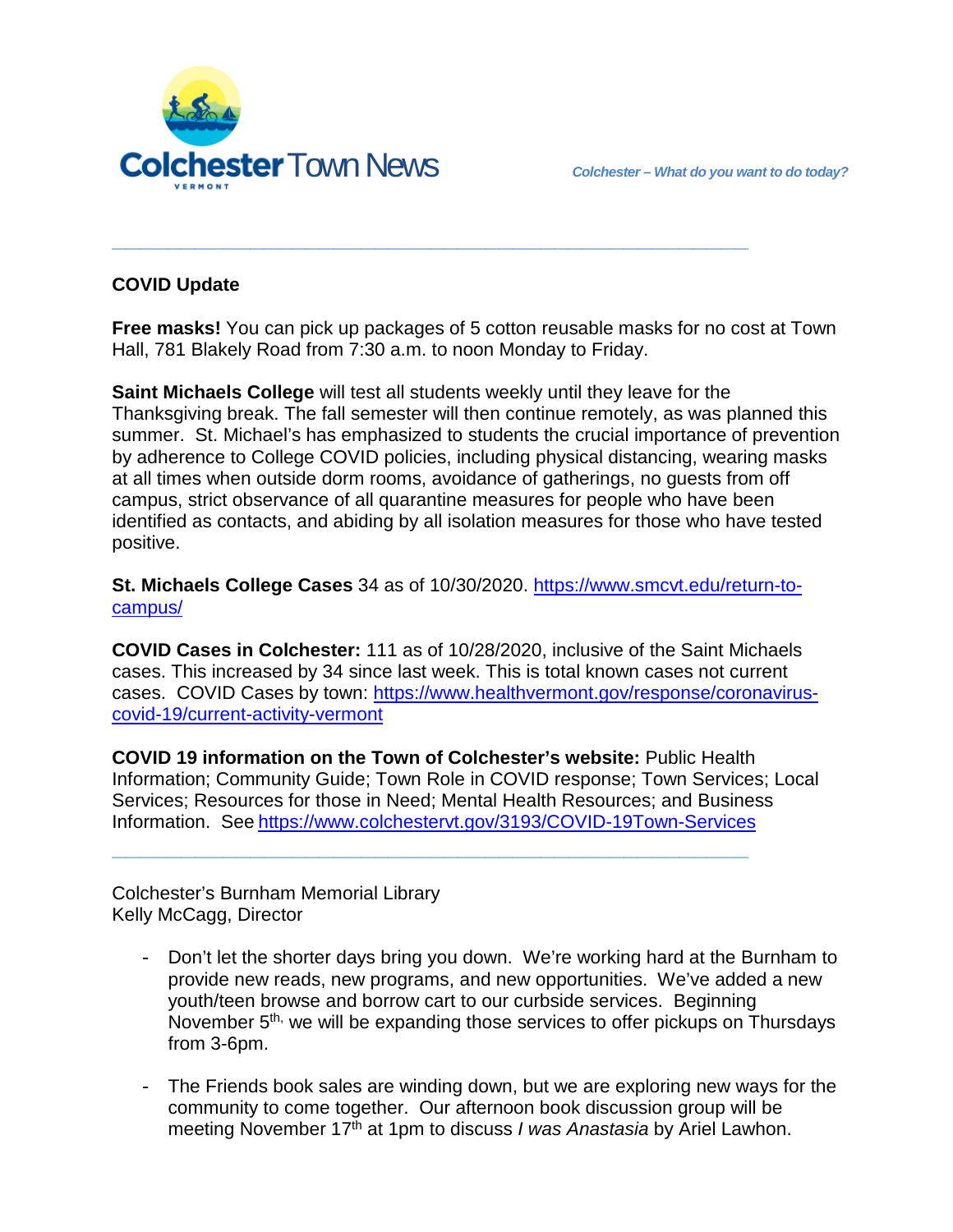

Participate in the Global Read Aloud. Ms. Binder and Kelsey are recording themselves reading alternating sections of *Stamped: Racism, Antiracism, and You* by Jason Reynolds and Ibram X Kendi. A new section is available every week.

- Are you a parent looking for help for your child in school (and maybe a short break in your day)? Free tutoring with qualified students from the local Albany College of Pharmacy (ACPHS) is available for the fall semester. Families will meet with the tutor online via a secure Zoom account. Call the library or fill out this [form](https://forms.gle/kA63W3LW316zEqxy6) to sign up for a session.

We understand how important library services are to many in our community. We are taking steps to ensure that we continue to offer them in a manner that is safe for the community, patrons, and staff. We appreciate your patience during this unprecedented time as we all navigate through this pandemic.

**\_\_\_\_\_\_\_\_\_\_\_\_\_\_\_\_\_\_\_\_\_\_\_\_\_\_\_\_\_\_\_\_\_\_\_\_\_\_\_\_\_\_\_\_\_\_**

Visit<http://colchestervt.gov/library> or call (802) 264-5660.

Office of the Town Clerk | Treasurer Julie Graeter

The Vermont General Election on Tuesday, November 3rd is upon us. In-person voting for both districts 9-1 and 9-2 will be held at Colchester High School from 7:00 AM to 7:00 PM. Be on the lookout for the new entrance at the side door closest to the Auditorium (Performing Arts Center or PAC).

Remember that the Clerk's Office at Town Hall on Blakely Road will be CLOSED on November 3rd.

To deliver a voted ballot that you received in the mail on Election Day take it to the polling place at the High School. There will be a drop box just inside the entrance for voted ballots sealed in completed certificate envelopes.

Mandated COVID measures and reminders for the polling place:

- Masks will be required.
- Physical distancing of 6 feet will be required.
- Please be patient; there will be fewer voting booths available due to required distancing.

If you want to vote in-person and received a ballot in the mail, it will be helpful to bring it with you.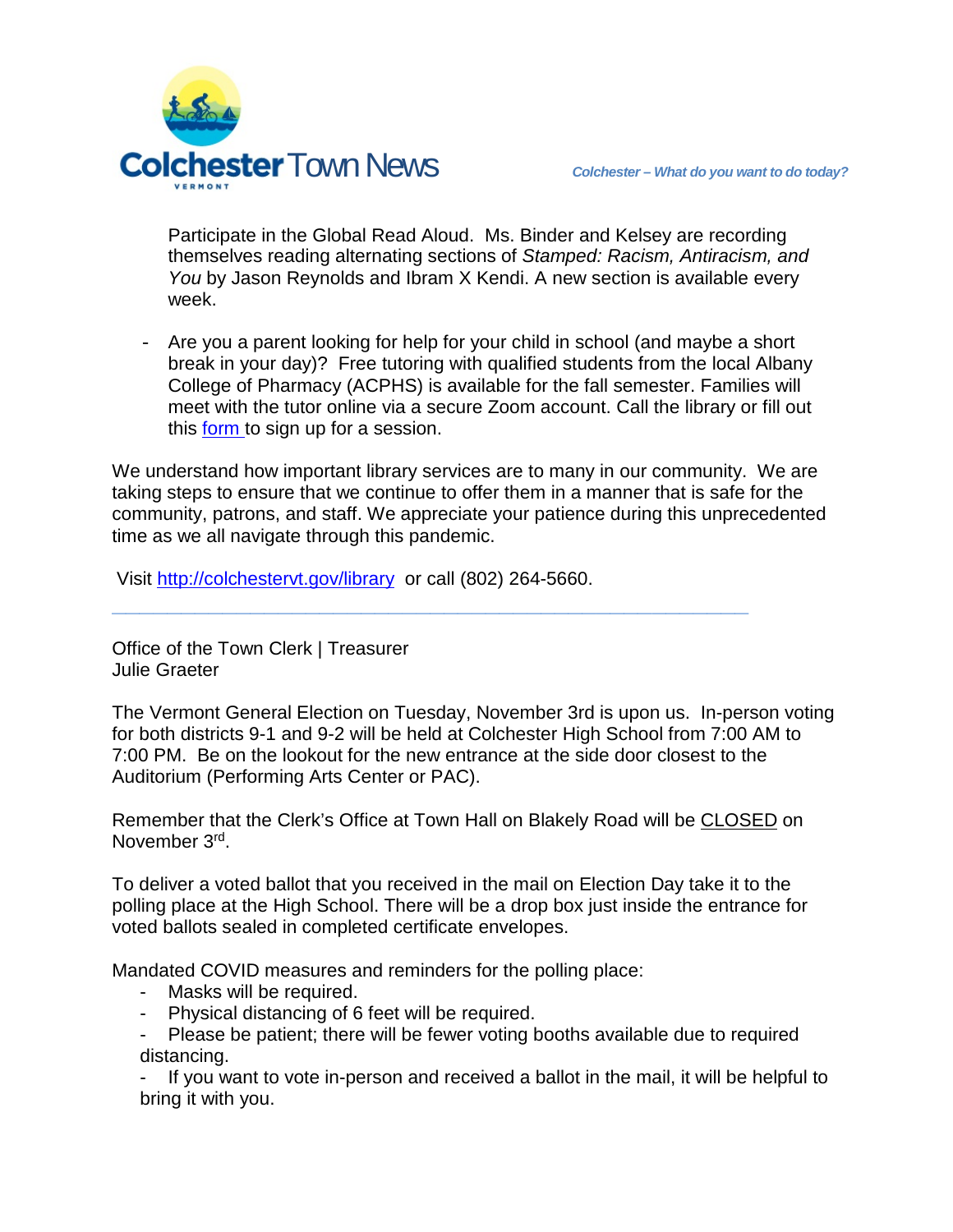

- Be prepared for lines and dress for the weather in case the line ends up outdoors.
- Questions? Call 264-5520 or email townclerk@colchestervt.gov.

**\_\_\_\_\_\_\_\_\_\_\_\_\_\_\_\_\_\_\_\_\_\_\_\_\_\_\_\_\_\_\_\_\_\_\_\_\_\_\_\_\_\_\_\_\_\_**

Visit <http://colchestervt.gov/townclerk> or call 264-5520.

Assessor Robert Vickery

> - The Assessor's Office is open to public access from 7:30 to 12:00. From noon to 4:30 the Assessor and Property/Tax Specialist are available to answer your questions by phone (264-5670 or 264-5671) or email us at colchesterassessor@colchestervt.gov

- Find parcel data online at <https://www.colchestervt.gov/149/Assessor>
- We are reviewing all Certificates of Occupancy that have been issued since April 1, 2020
- Conducting our annual travel trailer review
- Inspecting new construction that was unfinished as of April 1, 2020 **\_\_\_\_\_\_\_\_\_\_\_\_\_\_\_\_\_\_\_\_\_\_\_\_\_\_\_\_\_\_\_\_\_\_\_\_\_\_\_\_\_\_\_\_\_\_**

## **Upcoming Town Meetings**

**Agendas available at:** <https://clerkshq.com/Colchester-vt>

- **Planning Commission:** Next meeting: TBA
- **Development Review Board: Development Review Board:** Next meeting: November 18 at 7:00 PM via Zoom: [https://zoom.us/j/9359846003;](https://zoom.us/j/9359846003) Zoom Webinar ID: 935 984 6003
	- **Live stream:** <http://lcatv.org/live-stream-2>
	- Mail or email public comments prior to the hearing (lriddle@colchestervt.gov or Town of Colchester, c/o Development Review Board, 781 Blakely Road, Colchester, VT 05446) or participate at public comment periods during the zoom meeting.
- **Recreation Advisory Board:** Next meeting: TBA
- **Conservation Commission:** 3rd Monday of the month. Next meeting: November 16 6:30 PM in the Kirker Room at the Colchester Police Department.